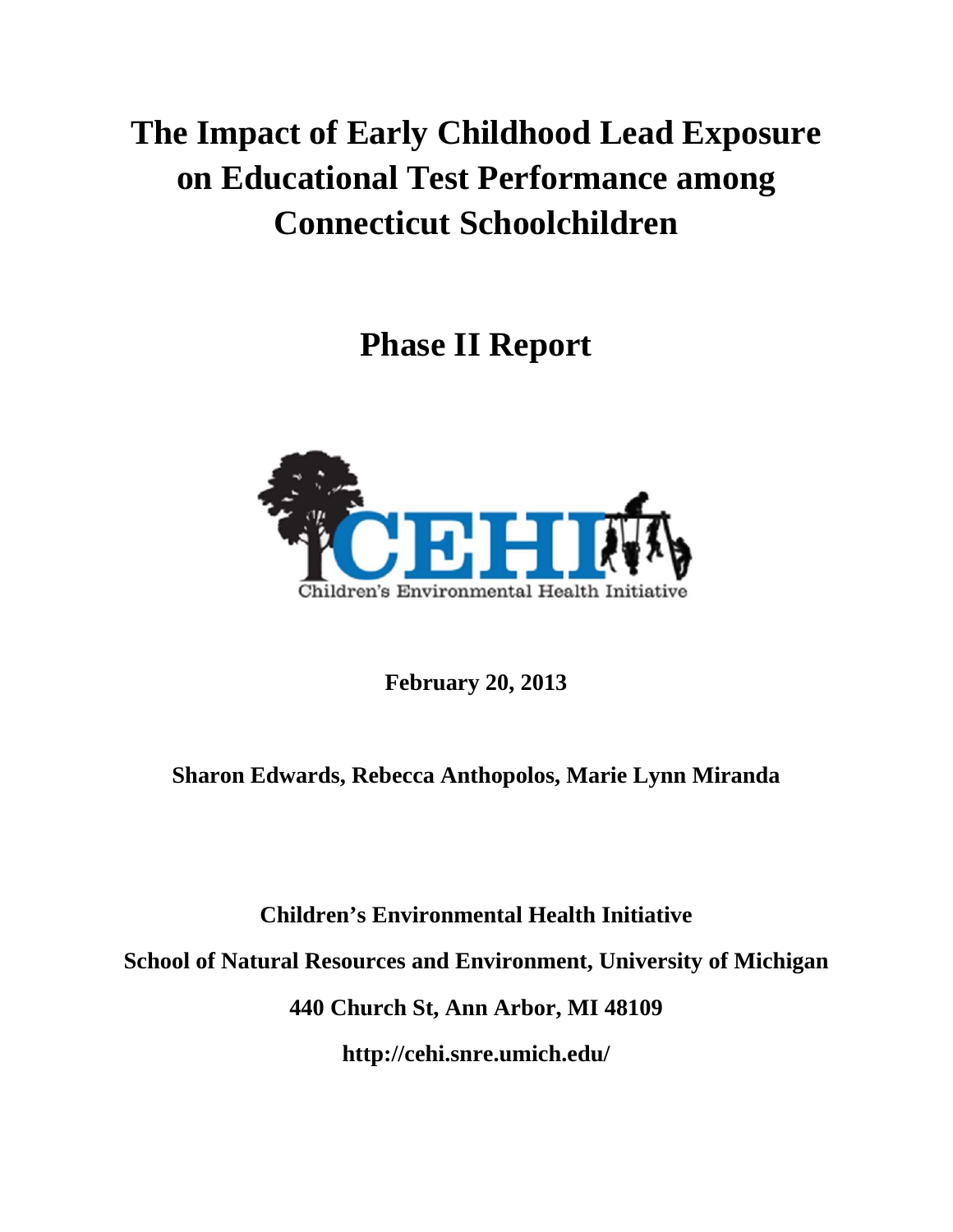#### **Motivation for the Project**

Researchers at University of Michigan's Children's Environmental Health Initiative (CEHI) were contacted by state agency representatives from the State of Connecticut about undertaking an analysis of the effects of early childhood lead exposure on test performance among Connecticut schoolchildren. CEHI researchers had previously conducted similar analysis on data from North Carolina (see below). The relevant data were provided to CEHI after all research approvals were obtained (both from the State of Connecticut and the University of Michigan Institutional Review Board). A previous report was provided to the State of Connecticut as a first phase of this project (see below). This second report expands on the previous results and presents the results of CEHI's Phase II analysis of Connecticut lead and education data.

#### **Introduction**

Although much progress has been made, childhood lead poisoning remains a critical environmental health concern. Since the late 1970s, mounting research demonstrates that lead causes irreversible, asymptomatic effects far below levels previously considered safe. Thus, the CDC incrementally lowered its blood lead action level in children by 88% from 60 to 10 µg/dL over the last 40 years (1). More recently, the CDC established a new reference level of 5 µg/dL, which is the  $97.5<sup>th</sup>$  percentile of blood lead levels in children aged 1-5 years based on the National Health and Nutrition Examination survey (NHANES) (2). Almost 500,000 children in the United States aged 1-5 years have a blood lead level above the 5 µg/dL standard (2).

Low-level lead exposure, including prenatal exposure, has been linked to decreased performance on standardized IQ tests for school-age children (3-8). A meta-analysis conducted by Schwartz (9) estimated that a 10-µg/dL increase in blood lead causes a 2.6-point decrease in IQ level. Dudek and Merecz (10) observed a statistically significant relationship between blood lead and IQ in a population of 380 children with an average blood lead level of 10.2 µg/dL. The analysis finds that the steepest declines occur in children with blood lead levels between 5 and 10 µg/dL. Not only is there a correlation between blood lead levels and a decrease in IQ, but the slope of the IQ–lead regression is steeper at the lowest levels (7;11-13). Needleman and Landrigan (12) state that this indicates that significant damage occurs even at the lowest levels of exposure.

A previous study by Miranda et al. (14) investigated the relationship between lead exposure and performance in North Carolina schools. This study linked blood lead surveillance data for seven counties in North Carolina to educational testing data for fourth grade students, and then analyzed the data using exploratory and multivariable statistical methods. The discernible impact of blood lead levels on end-of-grade (EOG) testing was demonstrated for early childhood blood lead levels as low as 2 µg/dL. A blood lead level of 5 µg/dL was associated with a decline in EOG reading (mathematics) scores that is roughly equal to 15% (14%) of the interquartile range, and this impact is very significant in comparison with the effects of covariates typically considered profoundly influential on educational outcomes. Early childhood lead exposures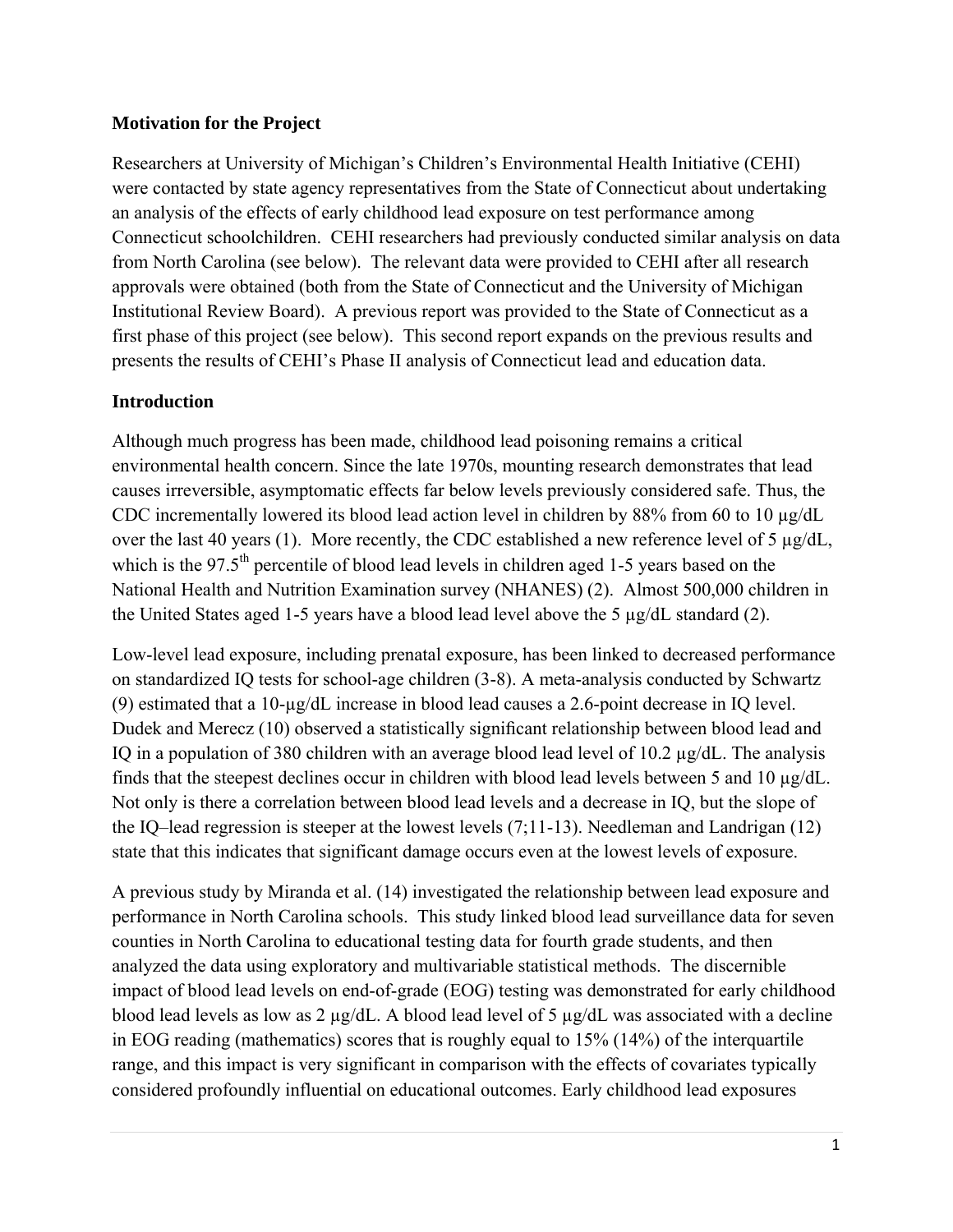appear to have more impact on performance on the reading than on the mathematics portions of the tests. These results suggest that the relationship between blood lead levels and cognitive outcomes are robust across outcome measures and at low levels of lead exposure.

In additional analysis, Miranda et al. extended their lead-EOG analysis to all 100 counties in North Carolina and successfully replicated the earlier results on the larger sample (15). In addition, they employed quantile regression analysis to determine whether the effects of lead on EOG test results varied across the EOG score distribution and examined cumulative deficits by considering the distributional effects of parental educational attainment and family income. Early childhood lead exposure was associated with lower performance on reading and mathematics EOG test scores in a clear dose-response pattern, with the effects most pronounced at the low end of the test score distribution. Parental educational attainment and family poverty status also affect EOG test scores, in a similar dose-response fashion, with the effects again most pronounced at the low end of the EOG test score distribution. The paper concluded that the effects of environmental and social stressors – especially as they stretch out the lower tail of the EOG distribution – highlight the special vulnerabilities of particular pediatric subpopulations and point to meaningful opportunities for early intervention. Related research demonstrated that early childhood lead exposure significantly influences the likelihood of being designated exceptional (16).

An initial analysis of linked lead and education data from Connecticut was previously reported in CEHI's Phase I report. This report presented models for mean reading and mathematics scores on EOG test scores for fourth grade children in the 2007-2008 or 2008-2009 school years. The findings from these models indicated that early childhood lead exposure negatively affected Connecticut Mastery Test (CMT) scores in both reading and mathematics. Disparate exposures by race suggested that exposure to lead may account for part of the achievement gap among Connecticut schoolchildren. Negative associations were statistically significant at blood lead levels below the current US Centers for Disease Control and Prevention's blood lead reference level of  $5 \mu g/dL$ .

The State of Connecticut requested additional analyses to better understand how childhood lead exposure is associated with educational performance among Connecticut schoolchildren. CEHI received additional years of CMT data linked to blood lead screens and undertook analysis exploring whether the effect of lead differed across the distribution of test scores. This report presents the findings from this second phase of analysis.

# **Methodology**

## *Data Acquisition and Preparation*

Tracy Hung, an epidemiologist with the Lead Poisoning Prevention and Control Program, Connecticut Department of Public Health, provided CEHI with identifier information (including name, date of birth, county, gender, and race) coupled with a child ID code for children born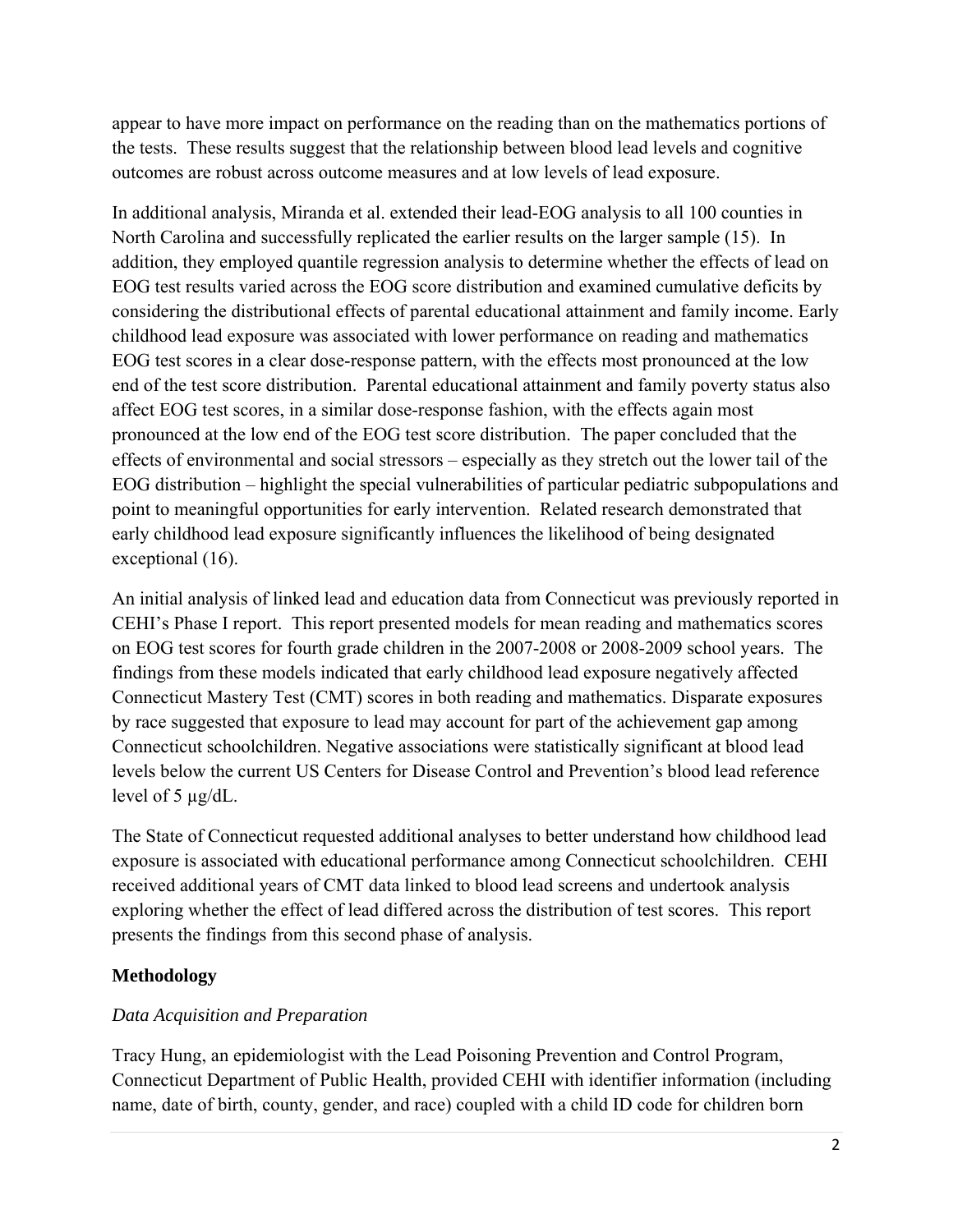between 1996 and 2002 from the Connecticut Vital Records System. Richard Mooney, with the Department of Education, provided us with data on third, fourth, and fifth grade test scores in Connecticut during the 2007-2008, 2008-2009, and 2009-2010 school years from the CMT results. We matched records between the two datasets, using the child's first name, last name, date of birth, sex, and county of residence together to form a unique identifier. A child's records for the two datasets were matched if they met any of the following criteria:

- 1. First name, last name, date of birth, sex, and county matched exactly.
- 2. First name, last name, date of birth, and sex matched exactly, while the county field was inconsistent or not present.
- 3. First name, date of birth, sex, and county matched exactly, while the last name was either close in spelling (using the SPEDIS function) or a subset (such as "Smith" and "Smith-Jones").
- 4. Last name, date of birth, sex, and county matched exactly, while the first name was either close in spelling (using the SPEDIS function) or a subset (such as "Mary" and "Mary  $Lou$ ").
- 5. First name, last name, date of birth, and county matched exactly, while sex was inconsistent or not present. In this case, race/ethnicity must have been consistent or not present for us to consider the records a match.

We returned to Tracy Hung the child ID codes for the children matched using the procedure above. Ms. Hung then provided CEHI with the all associated blood lead screening results for any children in this group who had received at least one blood lead test. The blood lead results for these children were then combined with their respective CMT scores. Focusing on fourth grade outcomes, this process yielded 160,495 records with both blood lead screens and fourth grade CMT test score information. Since children may have more than one lead screen and more than one fourth grade CMT record, these 160,495 records corresponded to 74,204 unique children having at least one blood lead screen and a fourth grade CMT results. Of these, 30,114 unique children had at least one venous blood lead screen.

#### *Data restrictions*

After linking blood lead data and CMT testing data, we restricted the analysis dataset to children who were in fourth grade during any of the 3 school years. We restricted to non-Hispanic black (NHB) and non-Hispanic white (NHW) children without limited English proficiency who had at least one venous blood lead screen conducted at 7 years of age or younger. For each of these children, we selected the maximum venous blood lead screen result. These restrictions led to a dataset with 17,998 fourth grade children with reading test results and 18,160 fourth grade children with mathematics test results who had also been screened for lead.

Note that despite an additional year of educational outcomes, the number of observations for the analyses presented in this report is significantly lower than the number of observations used in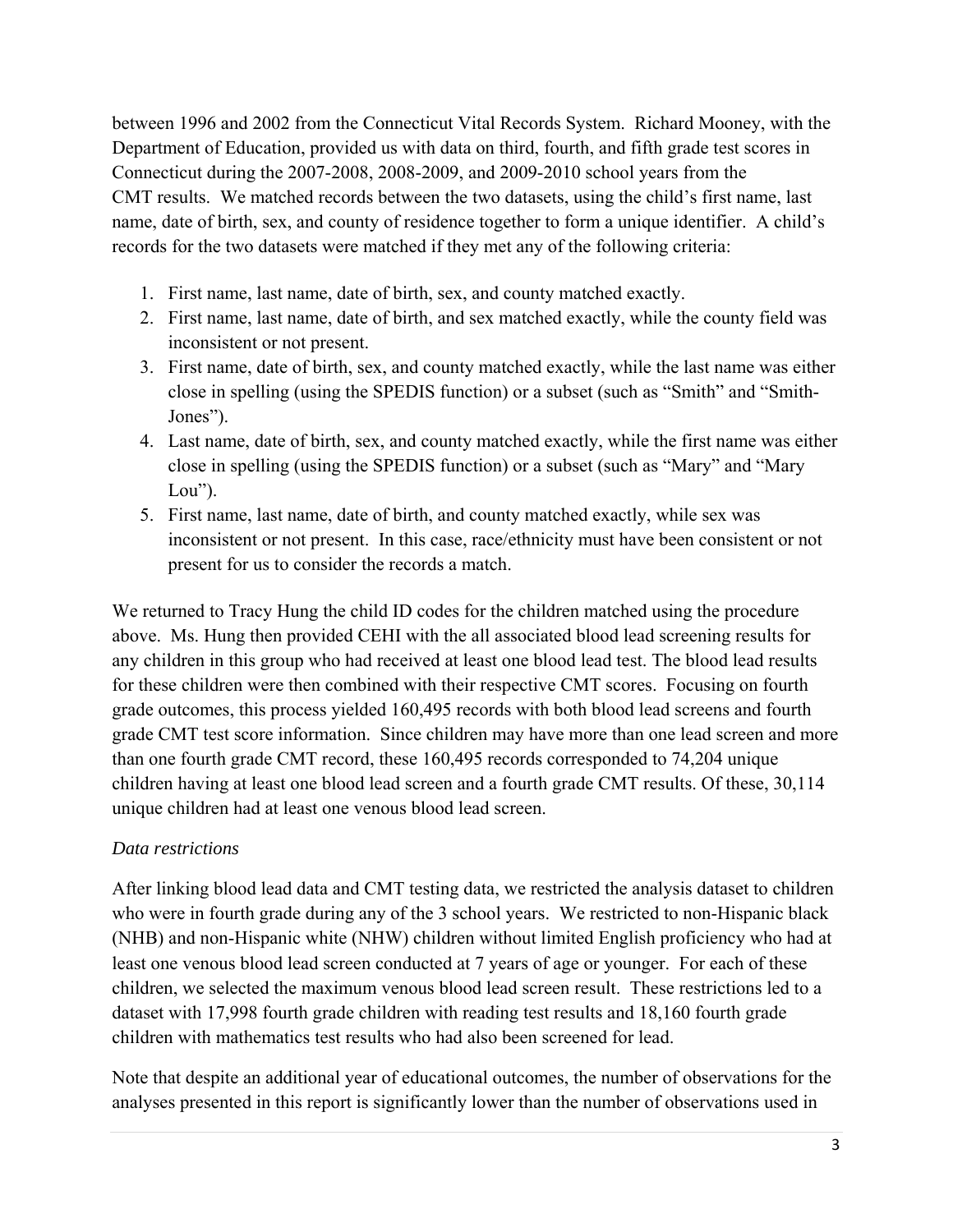the Phase I report. This difference is due to the additional restriction, requested by Dr. Vivian Cross and Ms. Tracy Hung (email communication, 01-03-2013), to venous blood lead samples only, which are known to be more reliable than capillary blood lead tests.

# *Statistical Analysis*

With the expanded and newly restricted dataset, we repeated the exploratory analysis and extended the multivariable analysis presented in the Phase I report. We began with exploratory statistics, by comparing blood lead levels and test scores graphically and generating tables of summary statistics. We then used multilevel modeling to determine the effect of blood lead levels on mean reading and mathematics test scores when other factors were considered. These models controlled for enrollment in free or reduced lunch programs, enrollment in special education, race, age at lead screen, and sex. The multilevel models included a random intercept for each school district, accounting for correlation among students within school districts and potential unmeasured confounders at the district level. Models were run for the full dataset, as well as stratified by race.

To further explore the relationship between blood lead and educational performance, we conducted quantile regression analysis. The quantile regression analysis divided test performance into five ordered bins (quantiles) in order to better examine whether lead exposure had differential effects across the distribution of CMT scores. We modeled the  $10^{th}$ ,  $25^{th}$ ,  $50^{th}$ ,  $75<sup>th</sup>$ , and 90<sup>th</sup> percentile of test scores for both mathematics and reading, controlling for enrollment in free or reduced lunch programs, enrollment in special education, race, and sex. Due to computational restrictions, we present quantile regression models that do not include a random intercept for school district. Again, models were run for the full dataset, as well as stratified by race.

All statistical analyses were conducted using SAS 9.3 (SAS Corporation, Cary, NC).

## **Results**

## *Study population*

**Table 1** presents the demographic composition of the children meeting all restrictions and having a fourth grade CMT reading score. Most children were NHW (63.3%) and had a mean age of 2.8 years old at the time of their maximum venous blood lead screen. There was no difference in the male to female ratio or the proportion of students enrolled in special education by race; however, NHB children were much more likely than NHW children to be enrolled in the free/reduced lunch program (80.3% for NHB; 22.7% for NHW). The demographic composition of children included in the mathematics analysis was quite similar to that of the children in the reading analysis (data not shown). There were a total of 18,160 children meeting all restrictions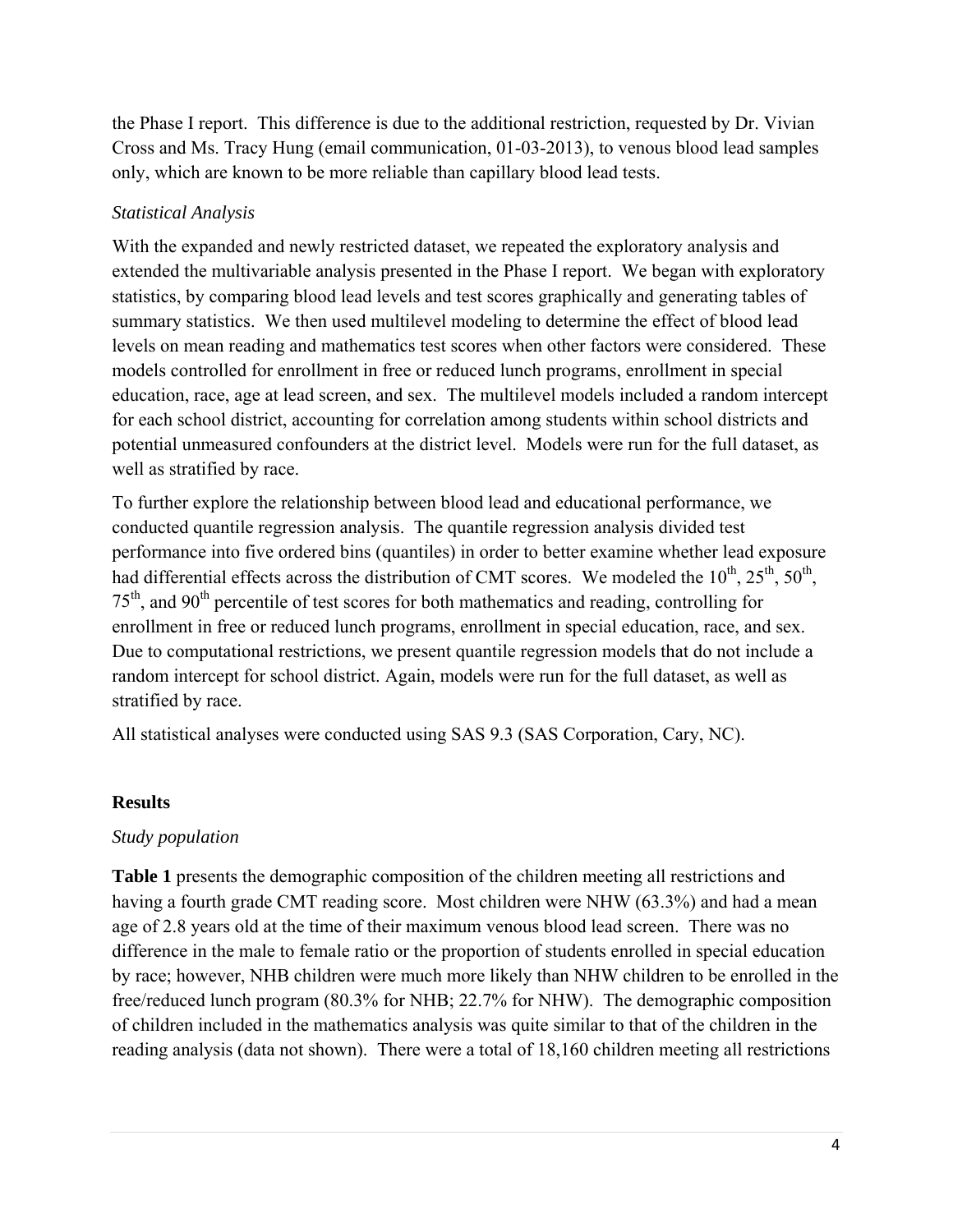|                                   | All        |               | <b>NHW</b> |               | <b>NHB</b> |               |
|-----------------------------------|------------|---------------|------------|---------------|------------|---------------|
|                                   | N          | $\frac{0}{0}$ | N          | $\frac{0}{0}$ | N          | $\frac{0}{0}$ |
| N                                 | 17,998     |               | 11,397     |               | 6,601      |               |
| Age in years at lead screen, mean | 2.8        |               | 2.7        |               | 2.9        |               |
| (standard deviation)              | (1.7)      |               | (1.7)      |               | (1.5)      |               |
| <b>Sex</b>                        |            |               |            |               |            |               |
| Female                            | 8,692      | 48.3          | 5,512 48.4 |               | 3,180      | 48.2          |
| Male                              | 9,306 51.7 |               | 5,885 51.6 |               | 3,421      | 51.8          |
| Special education                 |            |               |            |               |            |               |
| Yes                               | 1,824      | 10.1          | 1,165      | 10.2          | 659        | 10.0          |
| N <sub>0</sub>                    | 16,174     | 89.9          | 10,232     | 89.8          | 5,942      | 90.0          |
| Free/reduced lunch program        |            |               |            |               |            |               |
| Yes                               | 7,888      | 43.8          | 2,586      | 22.7          | 5,302      | 80.3          |
| N <sub>o</sub>                    | 10,110     | 56.2          | 8,811      | 77.3          | 1,299      | 19.7          |

**Table 1.** Study population with scores on CMT reading test.

#### **Figure 1.** Distribution of fourth grade CMT scores in mathematics and reading.



and having a fourth grade CMT mathematics score, with 11,493 of these children being NHW and 6,667 being NHB.

#### *Distribution of test scores*

On the mathematics test, the mean score was 254 points with a standard deviation of 50 points. On the reading CMT test, the mean score was 245 points with a standard deviation of 44 points. Boxplots showing the distribution of fourth grade CMT scores in mathematics and reading are displayed in Figure 1. The gray boxes in these plots highlight the  $25<sup>th</sup>$  through  $75<sup>th</sup>$  percentile of scores, with the median  $(50<sup>th</sup>$  percentile) score indicated by the horizontal line within the gray box. The  $10<sup>th</sup>$  and  $90<sup>th</sup>$  percentile scores are indicated by the lines extending above and below the 25<sup>th</sup> and 75<sup>th</sup> percentile, respectively. NHW children performed better on CMT tests than NHB children. In both reading and mathematics, the  $75<sup>th</sup>$  percentile of scores among NHB children was below the  $50<sup>th</sup>$  percentile of scores among NHW children.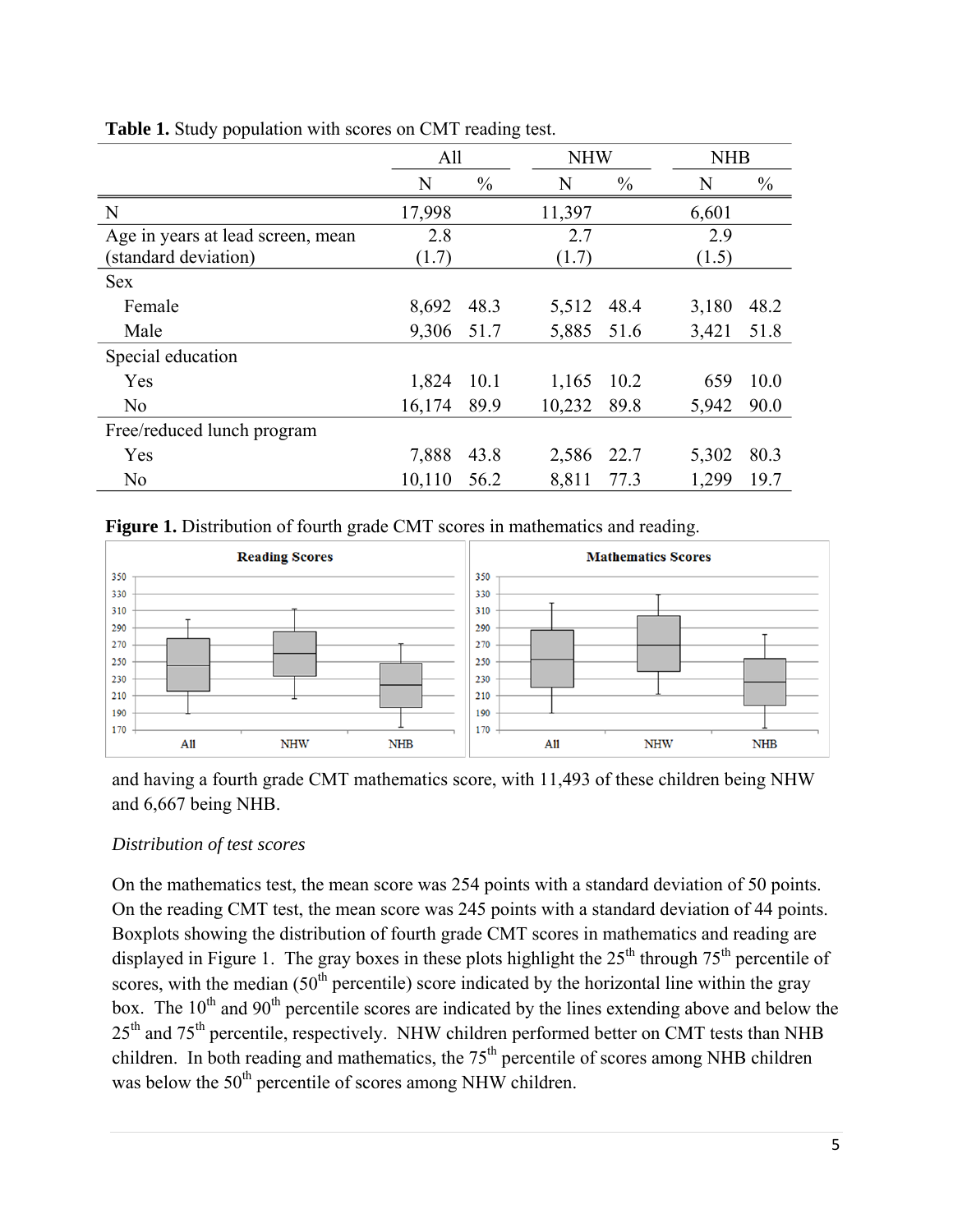#### *Distribution of blood lead levels*

**Figure 2** presents boxplots of the distribution of blood lead levels overall and by race. NHB children experienced significantly higher levels of lead exposure than did NHW children. The  $90<sup>th</sup>$  percentile of blood lead levels among NHW children was less than the 75<sup>th</sup> percentile of blood lead levels among NHB children. The stark difference between blood lead levels by race is further highlighted by 44% of NHW children having a blood lead level of  $\leq 2 \mu g/dL$ , as compared to just 17% of NHB children.



**Figure 2.** Distribution of blood lead levels by race in both reading and mathematics datasets.

**Figure 3** provides additional evidence of differential distributions of blood lead levels by race. Since 63.3% of the study population was NHW, if blood lead levels were similar among NHW and NHB children, then we would expect roughly 63% of the children in each blood lead category to be NHW. As highlighted in the figure, lower blood lead categories were disproportionately comprised of NHW children, while higher blood lead categories were disproportionately comprised of NHB children.

## *Distribution of test scores across blood lead levels*

**Figure 4** shows the negative association between mean CMT test scores and blood lead levels. Lower blood lead levels were associated with higher mean test scores, and higher blood lead levels were associated with lower mean test scores. In the highest blood lead level categories, this relationship was slightly less clear, likely due to small numbers of children falling into these ranges.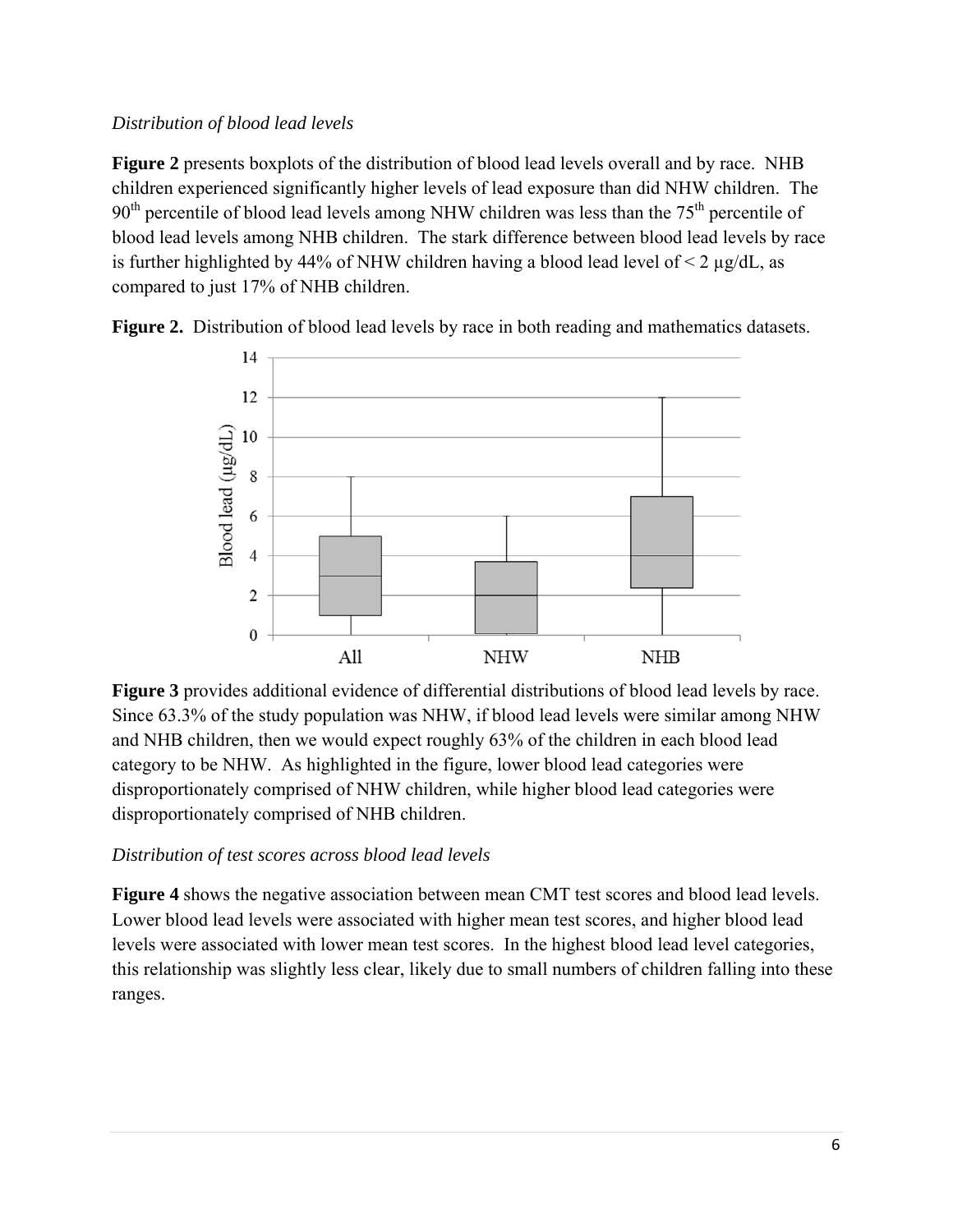

**Figure 3.** Percent of children within each blood lead category by race group (reading dataset).

#### *Models for mean test scores*

To assess the association between blood lead levels and CMT scores in a multivariable setting, we constructed multilevel models of reading or mathematics test score (depending on the model) with a random intercept for each school district and controlling for enrollment in free or reduced lunch programs, enrollment in special education, race, age at lead screen, and sex. We ran this analysis for the entire dataset, as well as separately by race.

The results of models for mean CMT reading and mathematics test scores are presented in **Tables 2** and **3**, respectively. As expected, enrollment in the free/reduced lunch and special education programs were both associated with decreased reading and mathematics test scores (p<0.001). Higher age at the time of a child's maximum venous blood lead screen was associated with a small decrease in CMT scores ( $p<0.05$ ), with the exception of the NHB only model for reading. Male sex was associated with a decrement in reading test scores, but an increase in mathematics scores (p<0.001), except in the NHB only model for mathematics.

Blood lead, even at very low levels, was negatively associated with scores on both the reading



**Figure 4.** Mean fourth grade reading and mathematics test scores by blood lead category.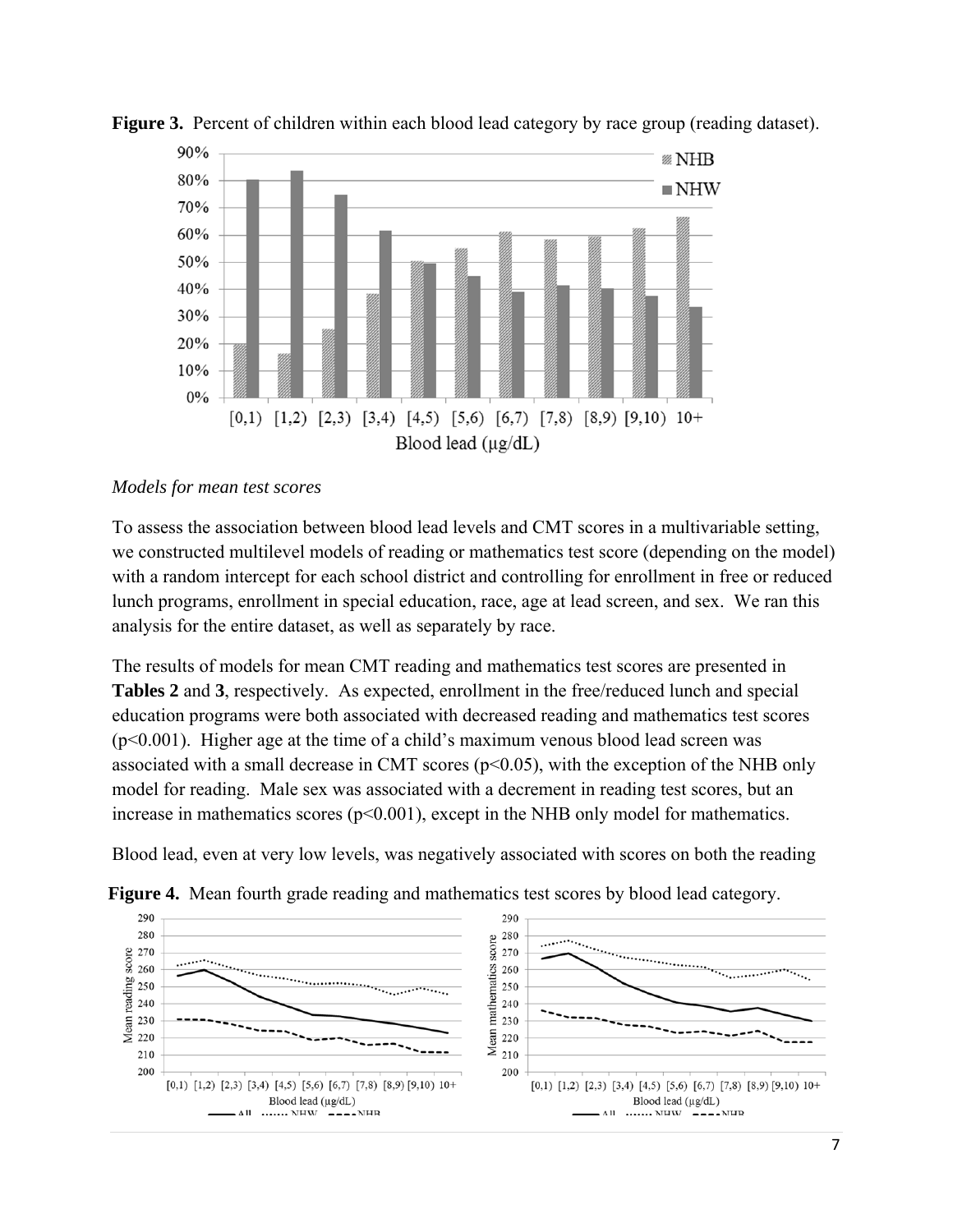|                               | <b>NHW/NHB</b> |     |                  |        |                    |        |
|-------------------------------|----------------|-----|------------------|--------|--------------------|--------|
|                               | model          |     | <b>NHW</b> model |        | <b>NHB</b> model   |        |
| <b>Variable</b>               | Coefficient    |     | Coefficient      |        | <b>Coefficient</b> |        |
| Intercept                     | 274.11         | *** | 273.97           | ***    | 252.20             | ***    |
| <b>NHB</b>                    | $-18.19$       | *** | n/a              |        | n/a                |        |
| Male                          | $-3.65$        | *** | $-2.30$          | ***    | $-6.04$            | ***    |
| Age at time of screening      | $-0.88$        | *** | $-0.97$          | ***    | $-0.53$            |        |
| Enrollment in free/reduced    | $-16.73$       | *** | $-19.05$         | ***    | $-12.39$           | ***    |
| lunch program                 |                |     |                  |        |                    |        |
| Enrollment in special         | $-45.00$       | *** | $-47.07$         | ***    | $-41.22$           | ***    |
| education                     |                |     |                  |        |                    |        |
| Blood lead level $(\mu g/dL)$ |                |     |                  |        |                    |        |
| [0,1)                         |                |     |                  |        |                    |        |
| [1,2)                         | $-0.44$        |     | $-0.55$          |        | 0.21               |        |
| [2,3)                         | $-1.55$        |     | $-1.66$          |        | $-1.55$            |        |
| [3,4)                         | $-3.25$        | *** | $-3.13$          | **     | $-4.14$            | $\ast$ |
| [4,5)                         | $-3.48$        | *** | $-3.84$          | $***$  | $-3.84$            | $\ast$ |
| [5,6)                         | $-7.29$        | *** | $-5.08$          | **     | $-10.00$           | ***    |
| [6,7)                         | $-4.99$        | *** | $-1.51$          |        | $-7.97$            | ***    |
| [7,8)                         | $-6.52$        | *** | $-3.31$          |        | $-9.73$            | ***    |
| [8,9)                         | $-7.30$        | *** | $-7.45$          | $\ast$ | $-8.53$            | $***$  |
| [9,10)                        | $-11.32$       | *** | $-5.55$          |        | $-15.67$           | ***    |
| $10+$                         | $-10.39$       | *** | $-6.18$          | ***    | $-13.84$           | ***    |

**Table 2.** Results of multilevel models for mean fourth grade reading CMT score.

\* p<0.05, \*\* p<0.01, \*\*\* p<0.001

and mathematics CMT tests. Generally, the magnitude of the negative effect of lead on test scores increased with increasing lead level.

In models of reading test scores, lead levels as low as 3 µg/dL were associated with lower mean test scores in the overall and race-stratified models ( $p<0.05$ ). For blood lead levels in the 3 to  $\leq 4$ µg/dL range, the associated decrease in mean reading test scores represented 5.2% of interquartile range (IQR:  $25<sup>th</sup>$  to  $75<sup>th</sup>$  percentile) of scores in the full study population, 5.9% of the IQR of scores for NHW children, and 8.0% of the IQR of scores for NHB children. At the highest blood lead category ( $\geq$ 10 µg/dL), the change in reading scores associated with blood lead was 16.8% of the IQR of scores for the full study population, 11.7% of the IQR of scores for NHW children, and 26.6% of the IQR of scores for NHB children. These effect sizes indicate important implications of early childhood lead exposure on reading skills at fourth grade, especially for NHB children.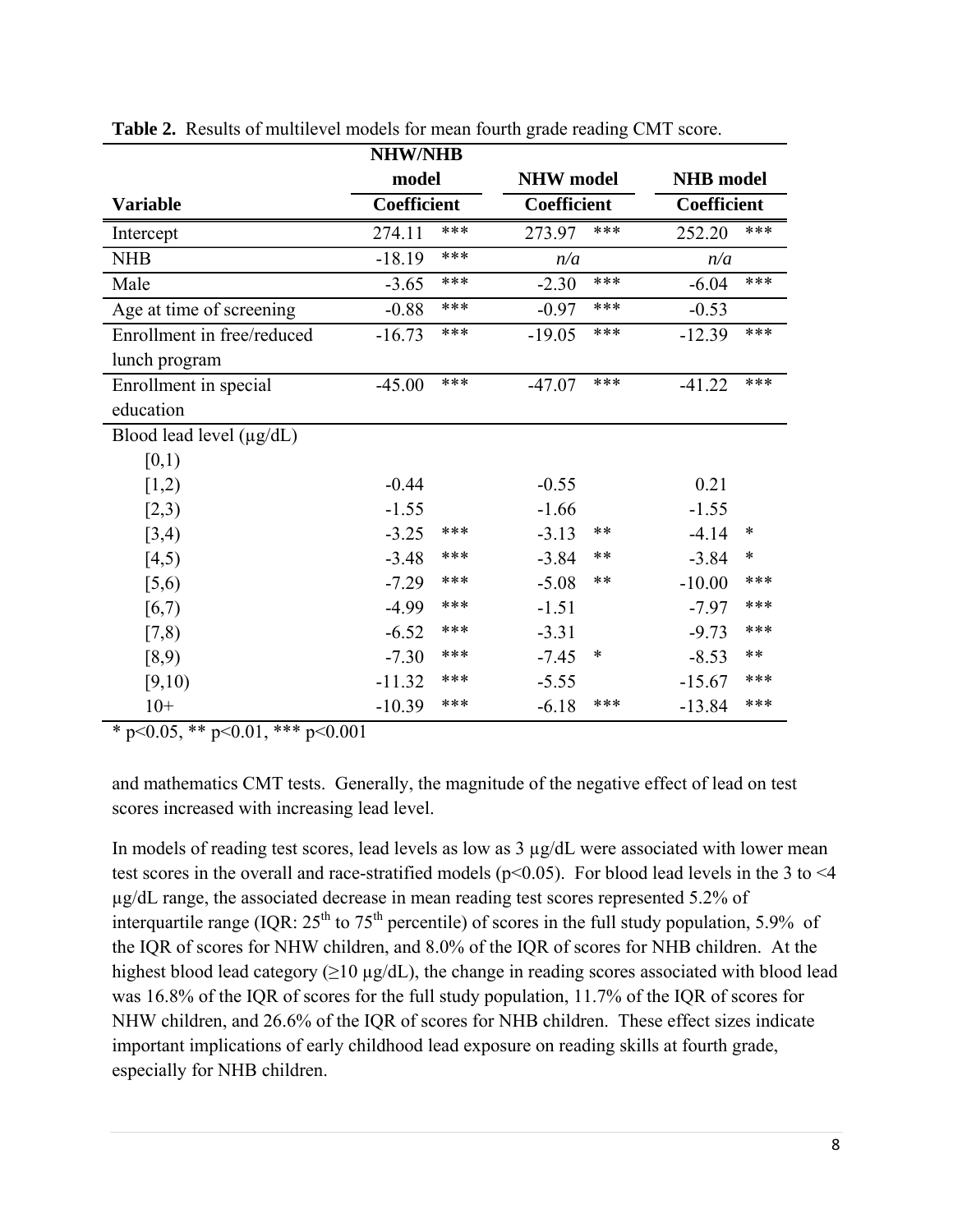|                               | <b>NHW/NHB</b>     |        |                    |        |                    |        |
|-------------------------------|--------------------|--------|--------------------|--------|--------------------|--------|
|                               | model              |        | <b>NHW</b> model   |        | <b>NHB</b> model   |        |
| <b>Variable</b>               | <b>Coefficient</b> |        | <b>Coefficient</b> |        | <b>Coefficient</b> |        |
| Intercept                     | 281.16             | ***    | 280.75             | ***    | 254.04             | ***    |
| <b>NHB</b>                    | $-23.71$           | ***    | n/a                |        | n/a                |        |
| Male                          | 4.30               | ***    | 6.65               | ***    | 0.16               |        |
| Age at time of screening      | $-1.15$            | ***    | $-1.29$            | ***    | $-0.74$            | $\ast$ |
| Enrollment in free/reduced    | $-16.05$           | ***    | $-18.54$           | ***    | $-11.01$           | ***    |
| lunch program                 |                    |        |                    |        |                    |        |
| Enrollment in special         | $-44.01$           | ***    | $-47.74$           | ***    | $-37.15$           | ***    |
| education                     |                    |        |                    |        |                    |        |
| Blood lead level $(\mu g/dL)$ |                    |        |                    |        |                    |        |
| [0,1)                         |                    |        |                    |        |                    |        |
| [1,2)                         | $-1.48$            |        | $-1.35$            |        | $-2.73$            |        |
| [2,3)                         | $-2.37$            | $\ast$ | $-2.62$            | $\ast$ | $-2.51$            |        |
| [3,4)                         | $-4.33$            | ***    | $-4.00$            | $***$  | $-5.62$            | $**$   |
| [4,5)                         | $-4.56$            | ***    | $-4.18$            | $***$  | $-5.75$            | $***$  |
| [5,6)                         | $-7.32$            | ***    | $-4.38$            | $\ast$ | $-10.90$           | ***    |
| [6,7)                         | $-6.39$            | ***    | $-3.24$            |        | $-9.29$            | ***    |
| [7,8)                         | $-8.69$            | ***    | $-9.57$            | ***    | $-9.35$            | ***    |
| [8,9)                         | $-6.76$            | $***$  | $-7.84$            | $\ast$ | $-7.32$            | $\ast$ |
| [9,10)                        | $-10.47$           | ***    | $-4.89$            |        | $-14.99$           | ***    |
| $10+$                         | $-11.22$           | ***    | $-9.36$            | ***    | $-13.72$           | ***    |

**Table 3.** Results of multilevel models for mean fourth grade mathematics CMT score.

 $*$  p<0.05,  $*$  p <0.01,  $*$   $*$  p <0.001

For mathematics, significant effects on mean test scores were found for lead levels as low as 2 µg/dL in overall and NHW only models, and for lead levels as low as 3 µg/dL in the NHB only model ( $p<0.05$ ). At the lowest blood lead level with a significant effect on mean mathematics test scores, the decrease in scores associated with blood lead represented 3.5% of the IQR of scores for the full study population, 4.0% of the IQR of scores for NHW children, and 10.2% of the IQR of scores for NHB children. At the highest blood lead category ( $\geq$ 10 µg/dL), the change in mathematics scores associated with blood lead was 16.7% of the IQR of scores for the full study population, 14.4% of the IQR of scores for NHW children, and 24.9% of the IQR of scores for NHB children. Similar to the findings for reading test scores, these effect sizes indicate important implications of early childhood lead exposure on mathematics skills at fourth grade.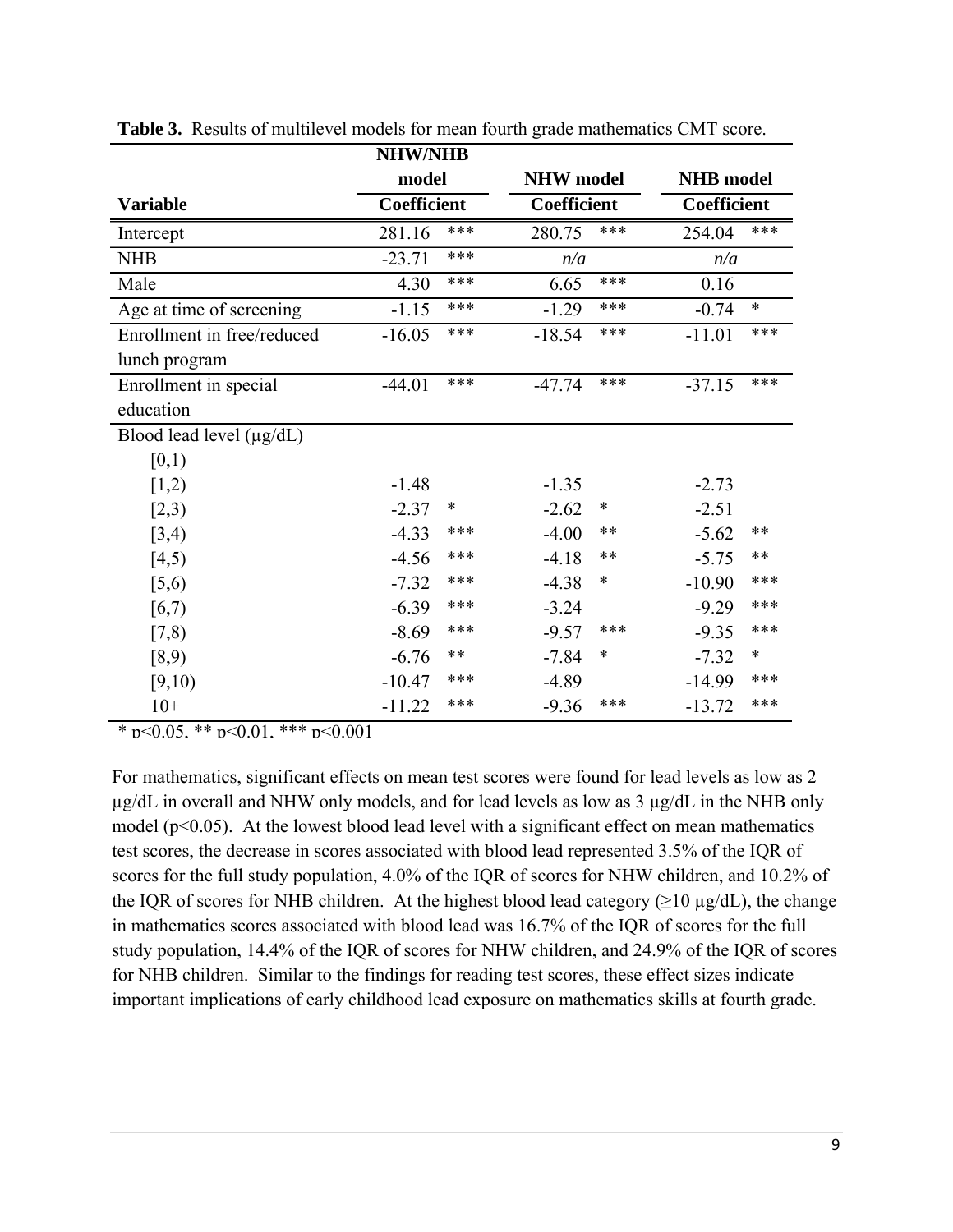#### *Models for quantiles of test score distributions*

We also implemented quantile regression analysis to determine whether the effect of lead exposure differed across the distribution of CMT test scores. We modeled the  $10^{th}$ ,  $25^{th}$ ,  $50^{th}$ ,  $75<sup>th</sup>$ , and 90<sup>th</sup> percentile of test scores for both mathematics and reading, controlling for enrollment in free or reduced lunch programs, enrollment in special education, race, and sex. We were unable to include a random intercept for school district due to the computational complexity of such models in the quantile regression framework. We ran this analysis for the entire dataset and by race group.

Covariates generally behaved as expected (data not shown), with enrollment in free/reduced lunch, participation in special education, and age at the time of a child's maximum venous blood lead screen associated with lower CMT test scores (p<0.05). In pooled and NHB only models for both reading and mathematics, the effect of sex varied significantly across quantiles ( $p<0.05$ ). For example, in pooled models, at lower quantiles of test scores, male sex had a larger negative effect on reading performance and a smaller positive impact on mathematics performance. The magnitude of the effect of special education on reading scores decreased from the  $10<sup>th</sup>$  to  $90<sup>th</sup>$ percentile in pooled and NHW only models (p<0.05), with the decrement in NHW models being 16 points larger at the  $10<sup>th</sup>$  than the  $90<sup>th</sup>$  percentile. Among NHW children, enrollment in free/reduced lunch also differentially effected reading test scores across quantiles ( $p<0.05$ ), although a clear pattern was not apparent.

**Tables 4** and **5** present the estimated coefficients for blood lead levels in pooled and racespecific quantile regression models for reading and mathematics test scores, respectively. Modeled distributions of reading and mathematics test scores across blood lead levels based on the race-specific models are displayed in **Figures 5** (NHW models) and **6** (NHB models). The gray boxes in these plots highlight the modeled  $25<sup>th</sup>$  and  $75<sup>th</sup>$  percentile of scores, with the modeled median  $(50<sup>th</sup>$  percentile) score indicated by the horizontal line within the gray box. The modeled  $10<sup>th</sup>$  and  $90<sup>th</sup>$  percentile scores are indicated by the lines extending above and below the gray box.

The effect of blood lead levels on CMT test scores varied across quantiles for reading scores in both race-specific models and for mathematics scores among NHW children  $(p<0.05)$ . However, there was no clear pattern to the way blood lead levels differentially affected test score distributions according to quantile. As highlighted in Figures 5 and 6, there was a downward shift in the overall test score distribution as blood lead level increased, but we do not see clear trends in stretching or shrinking of the score distribution as blood lead level changes.

Consistent with the models for mean test scores, blood lead, even at low levels, was negatively associated with score quantiles on both reading and mathematics CMT tests. Significant decrements in reading scores at all modeled quantiles were found for blood lead levels as low as  $5 \mu g/dL$  in the NHB only model, and for levels as low as  $3 \mu g/dL$  in pooled and NHW only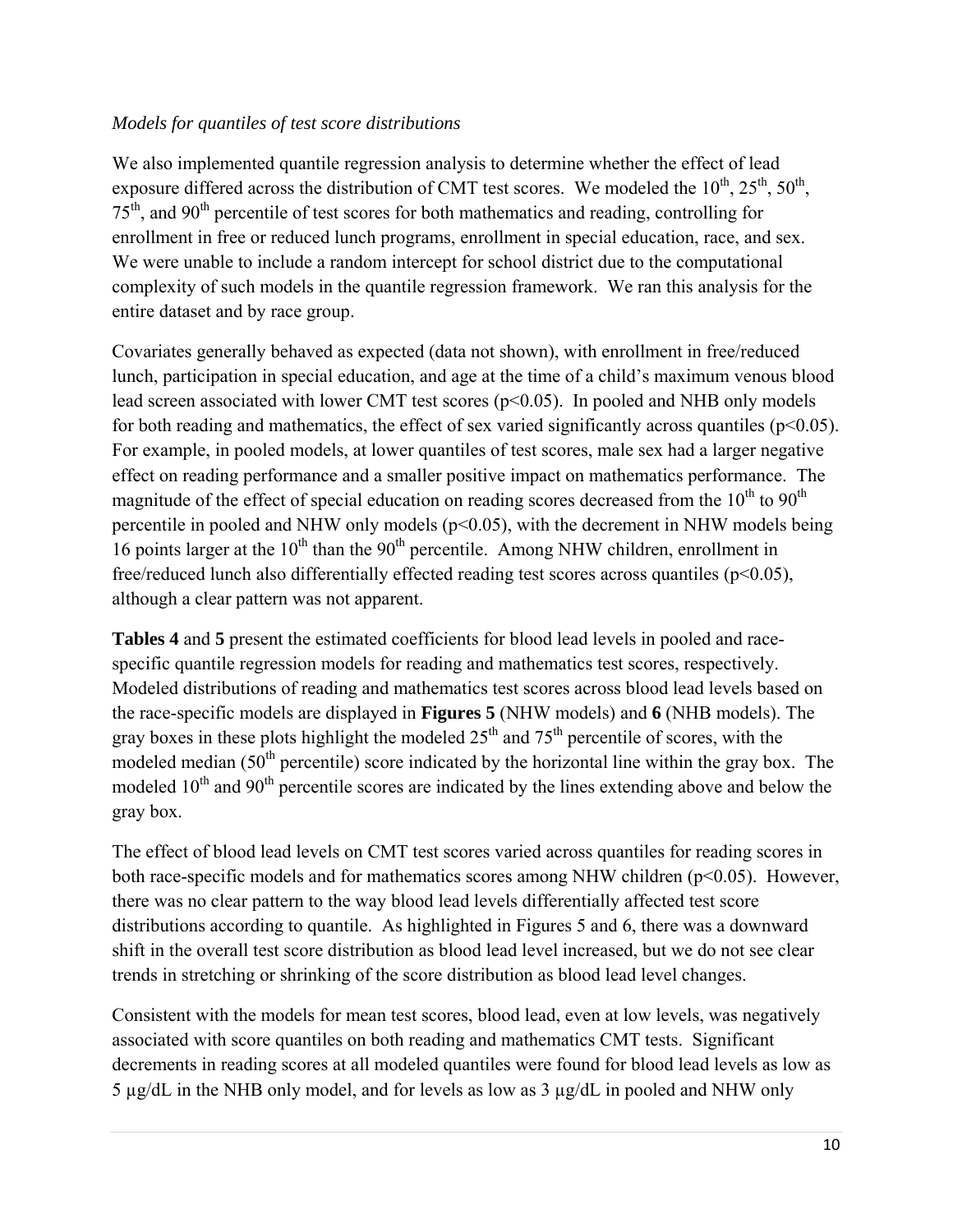models  $(p<0.05)$ . Mathematics test scores were negatively associated with blood lead levels at all modeled quantiles for blood lead levels as low as 3 µg/dL in the pooled model, 4 µg/dL in the NHB only model, and 5  $\mu$ g/dL in the NHW only model ( $p$ <0.05). In all models, blood lead levels as low as 2 µg/dL were associated with significant decreases in test scores for at least one of the modeled quantiles ( $p<0.05$ ).

**Figure 5.** Boxplots of modeled percentiles of fourth grade CMT scores across blood lead levels from NHW only quantile regression model. Modeled percentiles are for a female child of average age at screening (2.8 years), not enrolled in either free/reduced lunch or special education.



**Figure 6.** Boxplots of modeled percentiles of fourth grade CMT scores across blood lead levels from NHB only quantile regression model. Modeled percentiles are for a female child of average age at screening (2.8 years), not enrolled in either free/reduced lunch or special education.



Exposure to lead had a larger effect among NHB than NHW children. The decline in both reading and mathematics test scores associated with an increase in blood lead level from the lowest (<1  $\mu$ g/dL) to the highest ( $\geq$ 10  $\mu$ g/dL) blood lead level category was larger in magnitude at each quantile for NHB than NHW children. For example, for both reading and mathematics test scores, an increase in blood lead level from <1  $\mu$ g/dL to  $\geq$ 10  $\mu$ g/dL was associated with roughly an 8 point decrease in the 75<sup>th</sup> percentile score for NHW children, but almost a 19 point decrease in the 75<sup>th</sup> percentile score for NHB children.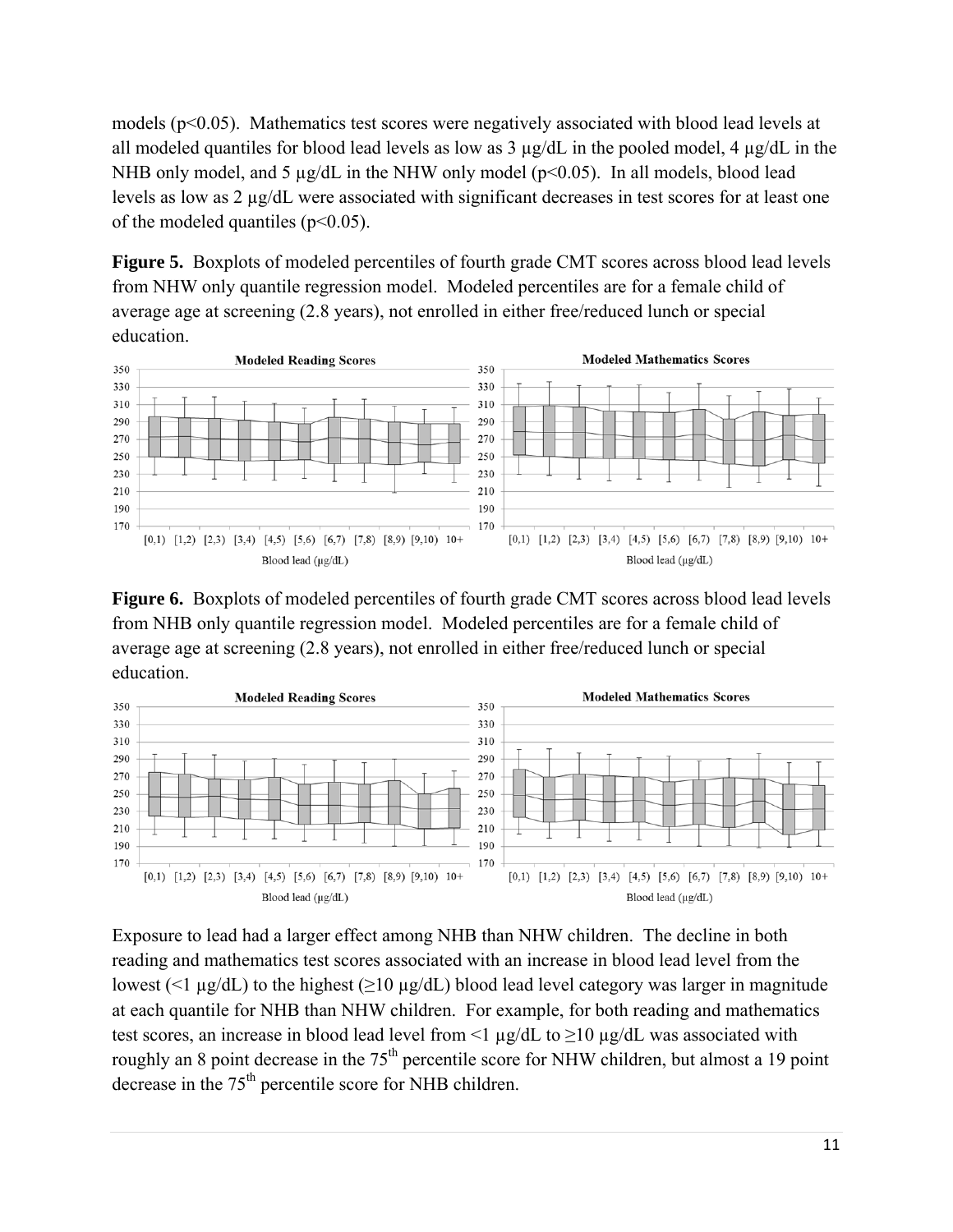|                               | <b>Percentile modeled</b> |                  |                  |                  |                  |  |  |
|-------------------------------|---------------------------|------------------|------------------|------------------|------------------|--|--|
| Blood lead level $(\mu g/dL)$ | $10^{\text{th}}$          | $25^{\text{th}}$ | 50 <sup>th</sup> | $75^{\text{th}}$ | $90^{\text{th}}$ |  |  |
| <b>NHW/NHB</b>                |                           |                  |                  |                  |                  |  |  |
| [0,1)                         |                           |                  |                  |                  |                  |  |  |
| [1,2)                         | $-0.25$                   | $-0.79$          | 0.14             | $-1.06$          | 0.38             |  |  |
| [2,3)                         | $-3.72$ *                 | $-2.99*$         | $-1.60$          | $-2.77*$         | $-0.06$          |  |  |
| [3,4)                         | $-5.91$ ***               | $-3.98$ **       | $-3.11$ **       | $-5.08$ ***      | $-4.98$ **       |  |  |
| [4,5)                         | $-5.82$ **                | $-4.61$ **       | $-3.03$ *        | $-5.23$ ***      | $-5.03$ **       |  |  |
| [5,6)                         | $-7.32$ ***               | $-6.93$ ***      | $-6.89$ ***      | $-9.39$ ***      | $-10.38$ ***     |  |  |
| [6,7)                         | $-6.82$ **                | $-8.63$ ***      | $-5.76$ **       | $-4.40*$         | $-4.73$          |  |  |
| [7,8)                         | $-10.24$ ***              | $-7.51$ ***      | $-7.05$ ***      | $-7.44$ **       | $-8.65$ **       |  |  |
| [8,9)                         | $-14.45$ ***              | $-8.41$ **       | $-7.55$ **       | $-6.44$ *        | $-9.30**$        |  |  |
| [9,10)                        | $-7.14$                   | $-9.47**$        | $-10.47$ ***     | $-16.77$ ***     | $-18.71$ ***     |  |  |
| $10+$                         | $-9.51$ ***               | $-11.15$ ***     | $-10.14$ ***     | $-13.11$ ***     | $-15.68$ ***     |  |  |
| NHW only                      |                           |                  |                  |                  |                  |  |  |
| [0,1)                         |                           |                  |                  |                  |                  |  |  |
| [1,2)                         | 0.06                      | $-1.06$          | 0.78             | $-1.27$          | 0.80             |  |  |
| [2,3)                         | $-4.17*$                  | $-3.35$ *        | $-1.93$          | $-1.80$          | 0.84             |  |  |
| [3,4)                         | $-5.58$ **                | $-4.89$ **       | $-2.52$          | $-4.11$ **       | $-4.09*$         |  |  |
| [4,5)                         | $-5.98$ **                | $-4.40*$         | $-3.07$          | $-6.61$ ***      | $-6.03*$         |  |  |
| [5,6)                         | $-4.04$                   | $-3.57$          | $-5.30$ **       | $-8.28$ ***      | $-11.84$ ***     |  |  |
| [6,7)                         | $-7.14$ *                 | $-8.22$ **       | $-0.84$          | $-0.98$          | $-1.76$          |  |  |
| [7,8)                         | $-8.50*$                  | $-7.77*$         | $-2.14$          | $-2.81$          | $-1.87$          |  |  |
| [8,9)                         | $-20.11$ ***              | $-9.31*$         | $-6.03$          | $-6.28$          | $-9.29$          |  |  |
| [9,10)                        | 1.57                      | $-6.31$          | $-8.60*$         | $-8.41$          | $-13.75$ *       |  |  |
| $10+$                         | $-8.34$ **                | $-7.89$ **       | $-5.66*$         | $-8.45$ ***      | $-11.28$ ***     |  |  |
| NHB only                      |                           |                  |                  |                  |                  |  |  |
| [0,1)                         |                           |                  |                  |                  |                  |  |  |
| [1,2)                         | $-2.94$                   | $-1.45$          | $-0.95$          | $-2.30$          | 1.00             |  |  |
| [2,3)                         | $-2.91$                   | $-0.73$          | 0.32             | $-7.38$ **       | $-1.00$          |  |  |
| [3,4)                         | $-5.63$ *                 | $-3.07$          | $-3.33$          | $-8.52$ ***      | $-8.00$ **       |  |  |
| [4,5)                         | $-5.18*$                  | $-5.07*$         | $-3.72$          | $-5.76$ *        | $-5.00$          |  |  |
| [5,6)                         | $-7.68$ **                | $-10.22$ ***     | $-9.91$ ***      | $-13.36$ ***     | $-12.00$ ***     |  |  |
| [6,7)                         | $-6.39*$                  | $-8.73$ **       | $-9.53$ ***      | $-11.43$ ***     | $-7.00$          |  |  |
| [7,8)                         | $-9.22$ **                | $-7.55$ *        | $-11.88$ ***     | $-13.19$ ***     | $-10.00*$        |  |  |
| [8,9)                         | $-13.58$ ***              | $-10.09$ **      | $-11.29$ ***     | $-9.51$ *        | $-6.00$          |  |  |
| [9,10)                        | $-12.60$ **               | $-14.31$ ***     | $-14.12$ ***     | $-24.55$ ***     | $-22.00$ ***     |  |  |
| $10+$                         | $-11.71$ ***              | $-13.85$ ***     | $-13.87$ ***     | $-18.46$ ***     | $-19.00$ ***     |  |  |

**Table 4.** Coefficients on blood lead level from quantile regression models of fourth grade CMT reading test scores. Models controlled for sex, age at screening, enrollment in free/reduced lunch, and enrollment in special education. Race was also controlled for in the pooled model.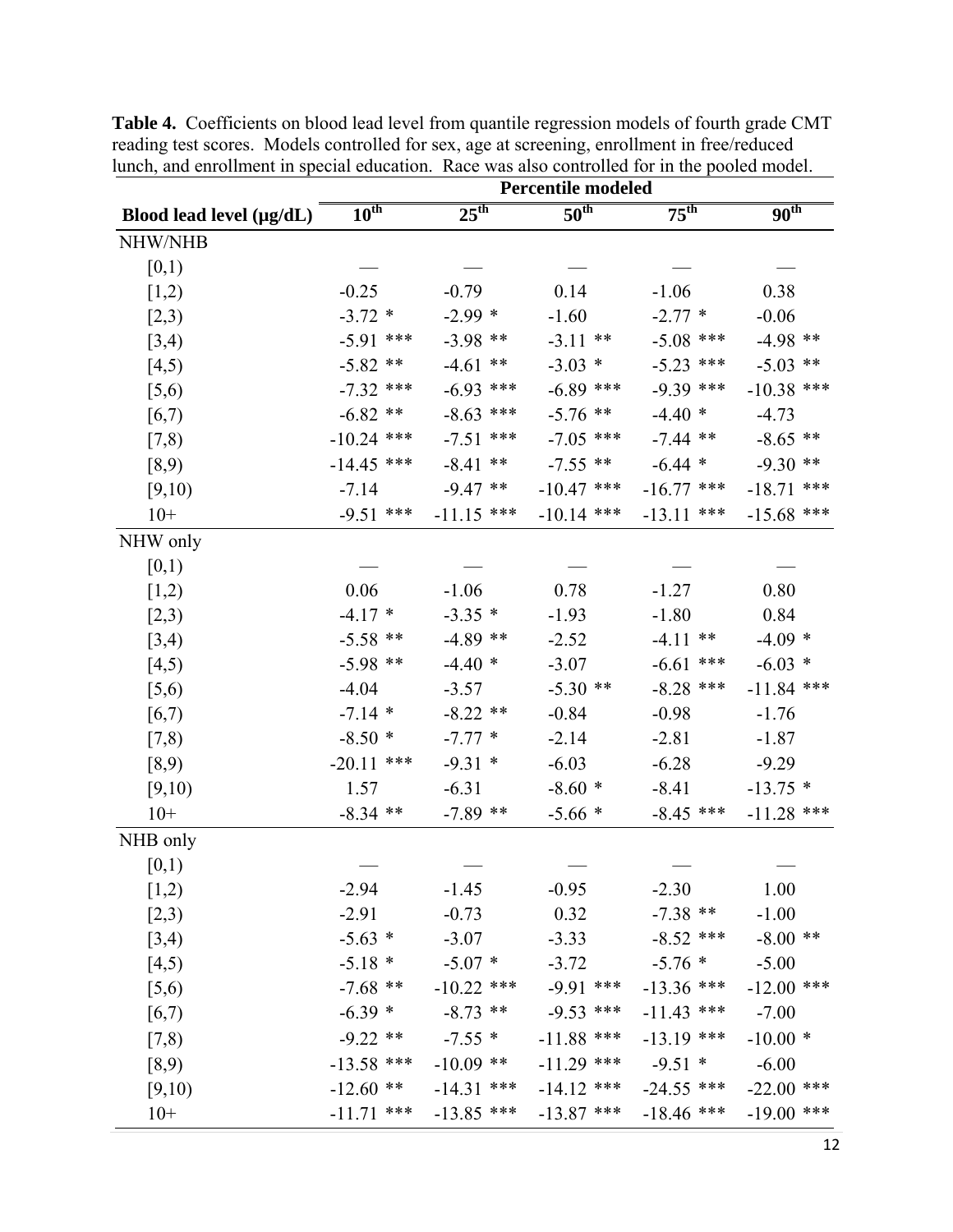|                          | <b>Percentile modeled</b> |                                |                                      |                         |                  |  |  |
|--------------------------|---------------------------|--------------------------------|--------------------------------------|-------------------------|------------------|--|--|
| Blood lead level (µg/dL) | $10^{\text{th}}$          | $25^{\text{th}}$               | $50^{\text{th}}$<br>$75^{\text{th}}$ |                         | $90^{\text{th}}$ |  |  |
| <b>NHW/NHB</b>           |                           |                                |                                      |                         |                  |  |  |
| [0,1)                    |                           |                                |                                      |                         |                  |  |  |
| [1,2)                    | $-2.08$                   | $-2.40$                        | $-2.27$                              | $-0.56$                 | 1.33             |  |  |
| [2,3)                    | $-4.74$ **                | $-3.55$ **                     | $-1.98$                              | $-2.05$                 | $-2.67$          |  |  |
| [3,4)                    | $-7.11$ ***               | $-4.97$ ***                    | $-4.80$ ***                          | $-4.38$ **              | $-4.80*$         |  |  |
| [4,5)                    | $-6.06$ **                | $-5.35$ ***                    | $-4.65$ **                           | $-6.20$ ***             | $-6.06$ **       |  |  |
| [5,6)                    | $-8.21$ ***               | $-8.44$ ***                    | $-7.97$ ***                          | $-9.36$ ***             | $-9.37$ ***      |  |  |
| [6,7)                    | $-9.92$ ***               | $-7.58$ ***                    | $-5.99$ **                           | $-7.03$ **              | $-8.51$ **       |  |  |
| [7,8)                    | $-11.59$ ***              | $-11.05$ ***                   | $-9.56$ ***                          | $-9.78$ ***             | $-9.43$ **       |  |  |
| [8,9)                    | $-12.60$ ***              | $-11.14$ ***                   | $-7.59$ **                           | $-7.32$ *               | $-5.58$          |  |  |
| [9,10)                   | $-9.70*$                  | $-15.13$ ***                   | $-11.69$ ***                         | $-13.49$ ***            | $-12.59$ **      |  |  |
| $10+$                    | $-11.94$ ***              | $-11.38$ ***                   | $-12.62$ ***                         | $-13.15$ ***            | $-15.64$ ***     |  |  |
| NHW only                 |                           |                                |                                      |                         |                  |  |  |
| [0,1)                    |                           |                                |                                      |                         |                  |  |  |
| [1,2)                    | $-1.38$                   | $-1.81$                        | $-1.29$                              | 1.05                    | 2.18             |  |  |
| [2,3)                    | $-5.35$ **                | $-3.61$ *                      | $-1.28$                              | $-0.43$                 | $-2.06$          |  |  |
| [3,4)                    | $-7.19$ ***               | $-3.89*$                       | $-4.00*$                             | $-4.88$ **              | $-2.42$          |  |  |
| [4,5)                    | $-4.96*$                  | $-4.62$ *                      | $-6.11$ **                           | $-6.00**$               | $-1.53$          |  |  |
| [5,6)                    | $-8.52$ **                | $-5.49*$                       | $-5.96*$                             | $-6.33*$                | $-9.98$ **       |  |  |
| [6,7)                    | $-6.80$                   | $-6.35$ *                      | $-3.61$                              | $-3.21$                 | 0.32             |  |  |
| [7,8)                    | $-15.45$ ***              | $-10.99$ **                    | $-9.99$ **                           | $-13.82$ ***            | $-13.81$ **      |  |  |
| [8,9)                    | $-9.81$                   | $-12.62$ **                    | $-10.28$ *                           | $-6.00$                 | $-8.70$          |  |  |
| [9,10)                   | $-5.09$                   | $-5.62$                        | $-4.80$                              | $-10.12$                | $-6.05$          |  |  |
| $10+$                    | $-13.59$ ***              | $-9.57$ ***                    | $-10.01$ ***                         | $-8.12**$               | $-16.84$ ***     |  |  |
| NHB only                 |                           |                                |                                      |                         |                  |  |  |
| [0,1)                    |                           |                                |                                      |                         |                  |  |  |
| [1,2)                    | $-4.87$                   | $-5.60$                        | $-4.61$                              | $-8.75$ *               | 0.45             |  |  |
| [2,3)                    | $-4.41$                   | $-3.51$                        | $-4.55$                              | $-5.71$ *               | $-3.58$          |  |  |
| [3,4)                    | $-8.51$ **                | $-6.16*$                       | $-6.86$ **                           | $-7.73$ **              | $-5.72$          |  |  |
| [4,5)                    |                           | $-7.56$ ** $-5.57$ * $-5.95$ * |                                      | $-8.64$ ***             | $-9.41$ **       |  |  |
| [5,6)                    | $-9.67$ **                | $-10.69$ ***                   | $-10.90$ ***                         | $-14.28$ ***            | $-7.99*$         |  |  |
| [6,7)                    | $-13.78$ ***              | $-8.28$ **                     | $-8.98$ **                           | $-11.87$ ***            | $-13.44$ ***     |  |  |
| [7,8)                    | $-13.62$ ***              | $-11.52$ **                    |                                      | $-11.64$ *** $-9.84$ ** | $-9.84*$         |  |  |
| [8,9)                    | $-15.83$ ***              | $-6.20$                        | $-6.63$                              | $-10.80$ ** $-4.54$     |                  |  |  |
| [9,10)                   | $-15.01$ **               | $-19.81$ ***                   | $-16.34$ ***                         | $-16.89$ ***            | $-14.73$ **      |  |  |
| $10+$                    | $-13.89$ ***              | $-14.40$ ***                   | $-15.56$ ***                         | $-18.93$ ***            | $-14.40$ ***     |  |  |

**Table 5.** Coefficients on blood lead level from quantile regression models of fourth grade CMT mathematics test scores. Models controlled for sex, age at screening, enrollment in free/reduced lunch, and enrollment in special education. Race was also controlled for in the pooled model.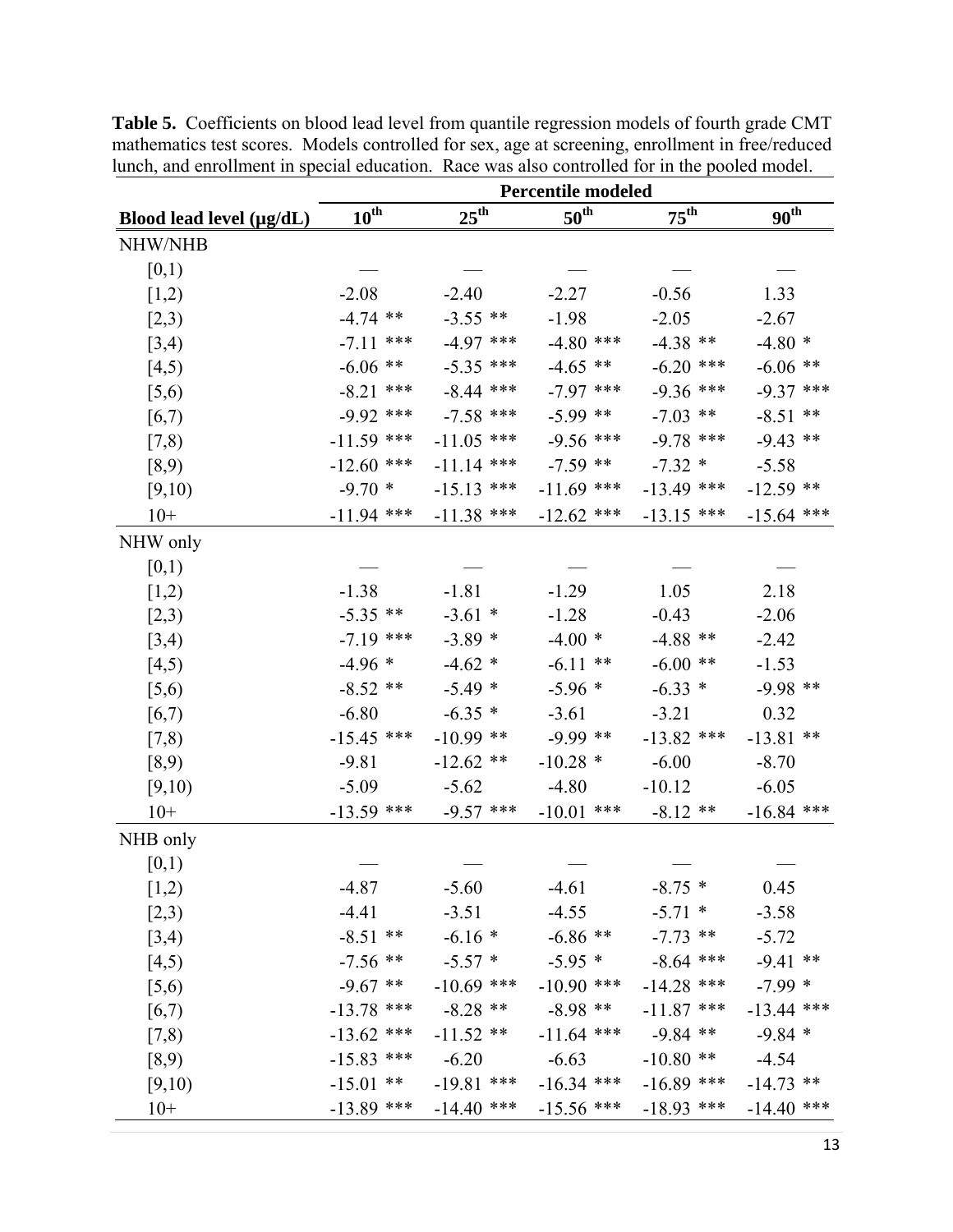#### **Conclusions**

This report presents the results of the CEHI analysis of Connecticut lead and education data. In summary, early childhood lead exposure negatively affected Connecticut Mastery Test scores in both reading and mathematics. Disparate exposures suggest that exposure to lead may account for part of the achievement gap among Connecticut schoolchildren. Negative associations were statistically significant at blood lead levels below the current US Centers for Disease Control and Prevention's blood lead action level of 5  $\mu$ g/dL. While we did observe some differences in the impact of lead across quantiles of test scores, there was no clear pattern of lead having a larger effect on scores at lower quantiles, a trend which emerged in the analysis conducted in North Carolina. This may be due in part to the smaller sample sizes available in Connecticut compared to North Carolina. The magnitude of decrements in test scores associated with lead indicate important implications of early childhood lead exposure on academic performance at fourth grade, especially for NHB children for whom the effect of lead exceeded the corresponding effect for NHW children. While these results are not without limitations, the findings emphasize the continued importance of protecting children from lead exposure.

#### **References**

- 1. CDC. Laboratory Standardization: Lead. Centers for Disease Control and Prevention, 2006;http://www.cdc.gov/nceh/dls/lead.htm:Accessed 21 September 2006
- 2. CDC Response to Advisory Committee on Childhood Lead Poisoning Prevention Recommendations in "Low Level Lead Exposure Harsm Children: A Renewed Call of Primary Prevention" US Centers for Disease Control and Preventi. 2012 Jun 7.
- 3. Bellinger DC, Stiles KM, Needleman HL. Low-level lead exposure, intelligence and academic achievement: a long-term follow-up study. Pediatrics 1992;90(6):855-61
- 4. Canfield RL, Henderson CR, Jr., Cory-Slechta DA, Cox C, Jusko TA, Lanphear BP. Intellectual impairment in children with blood lead concentrations below 10 microg per deciliter. N.Engl.J.Med. 2003 Apr 17;348(16):1517-26
- 5. Chiodo LM, Jacobson SW, Jacobson JL. Neurodevelopmental effects of postnatal lead exposure at very low levels. Neurotoxicol.Teratol. 2004;26(3):359-71
- 6. Dietrich KN, Berger OG, Succop PA, Hammond PB, Bornschein RL. The developmental consequences of low to moderate prenatal and postnatal lead exposure: intellectual attainment in the Cincinnati Lead Study Cohort following school entry. Neurotoxicol.Teratol. 1993;15(1):37-44
- 7. Schnaas L, Rothenberg SJ, Flores MF, Martinez S, Hernandez C, Osorio E, Velasco SR, Perroni E. Reduced intellectual development in children with prenatal lead exposure. Environ Health Perspect 2006;114(5):791-7